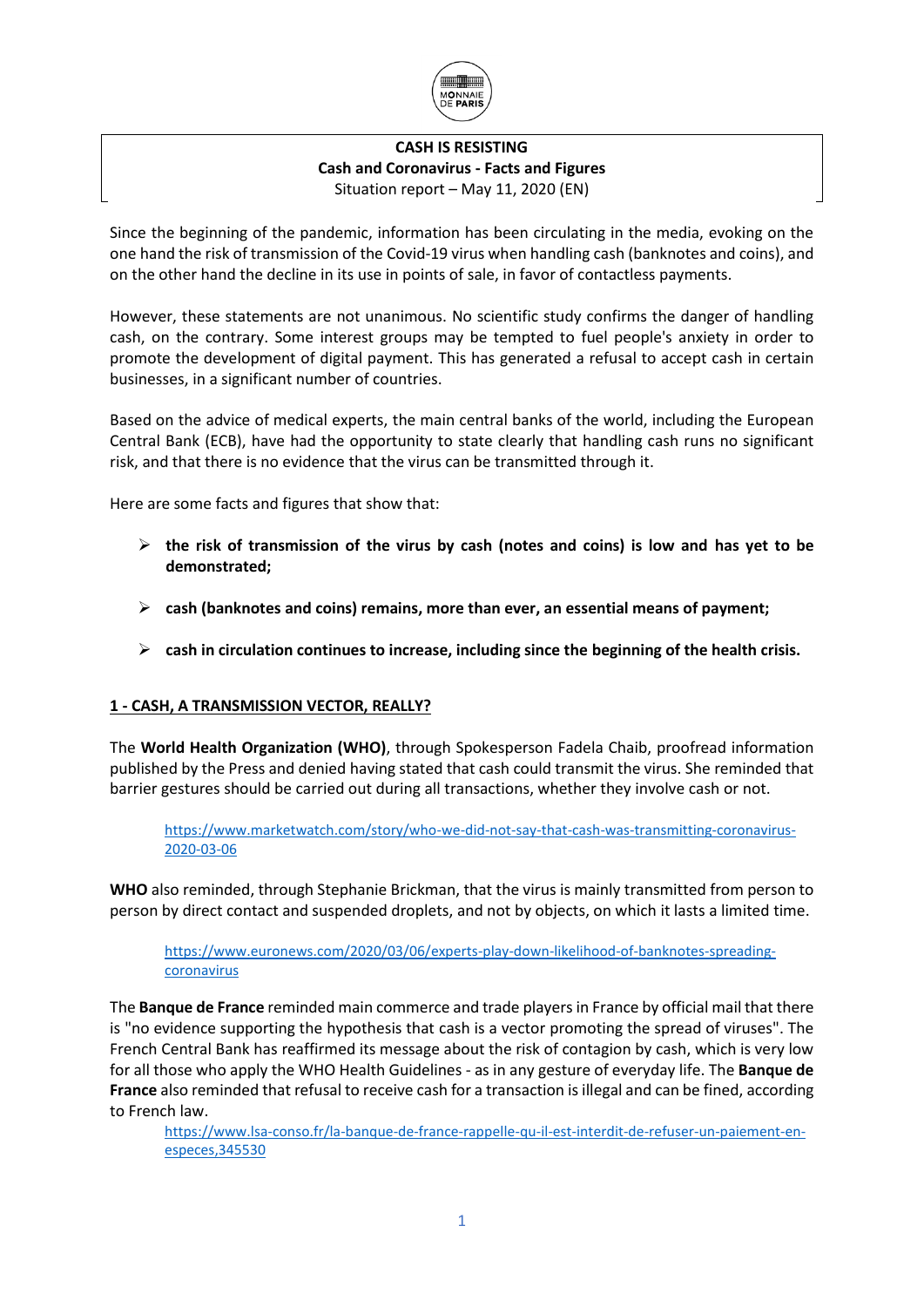

[https://covid19-economie.banque-france.fr/questions/?qslug=un-commercant-a-t-il-le-droit-de](https://covid19-economie.banque-france.fr/questions/?qslug=un-commercant-a-t-il-le-droit-de-refuser-des-especes)[refuser-des-especes](https://covid19-economie.banque-france.fr/questions/?qslug=un-commercant-a-t-il-le-droit-de-refuser-des-especes)

The **European Central Bank (ECB)** has commissioned a study from three European laboratories on the transmission power of coronavirus by banknotes and coins. Provisory results confirm that the lifespan of the virus is short on banknotes and coins and that its active concentration decreases quickly.

The **Bank for International Settlements** (BIS) published on April 3 a study on Covid-19 in which it established that "the available scientific evidence shows that the probability that banknotes transmit the coronavirus is low, compared to that of other frequently touched objects, such as electronic payment terminals ".

<https://www.bis.org/publ/bisbull03.pdf>

Pr. Lothar Wieler, President of the **Robert Koch Institute**, the German central scientific institution in the field of biomedicine, public health and epidemiology, confirms that the transmission of the virus through banknotes has no scientific basis, nor particular importance.

[https://www.reuters.com/article/us-health-coronavirus-germany-banknotes/banknotes-carry-no](https://www.reuters.com/article/us-health-coronavirus-germany-banknotes/banknotes-carry-no-particular-coronavirus-risk-german-disease-expert-idUSKBN20Y2ZT)[particular-coronavirus-risk-german-disease-expert-idUSKBN20Y2ZT](https://www.reuters.com/article/us-health-coronavirus-germany-banknotes/banknotes-carry-no-particular-coronavirus-risk-german-disease-expert-idUSKBN20Y2ZT)

# **2 - CASH, A USEFUL MEANS OF PAYMENT, ESPECIALLY DURING CRISIS**

At the beginning of the pandemic, faced with the anxiety of part of their population, some central banks decided to implement quarantine periods in the processing of banknotes, and other protective measures. These practices, motivated by a desire to placate fears, had no visible effect on the health situation, but contributed to fuel some confusion on the risks of transmission of the virus through cash.

However, as of mid-March, several central banks around the world made official statements on the low risks of contamination by cash, and on its unavoidable and imprescriptible use. This is the case in Europe, for Germany, France, the United Kingdom and Finland.

[https://www.bundesbank.de/dynamic/action/en/homepage/search/723378/general](https://www.bundesbank.de/dynamic/action/en/homepage/search/723378/general-search?query=virus)[search?query=virus](https://www.bundesbank.de/dynamic/action/en/homepage/search/723378/general-search?query=virus)

[https://covid19-economie.banque-france.fr/questions/?qslug=peut-on-etre-contamine-au-covid-19](https://covid19-economie.banque-france.fr/questions/?qslug=peut-on-etre-contamine-au-covid-19-par-l-argent-liquide) [par-l-argent-liquide](https://covid19-economie.banque-france.fr/questions/?qslug=peut-on-etre-contamine-au-covid-19-par-l-argent-liquide)

[https://www.bankofengland.co.uk/freedom-of-information/2020/questions-about-guidelines](https://www.bankofengland.co.uk/freedom-of-information/2020/questions-about-guidelines-handling-old-and-mutilated-banknotes-covid-19-pandemic)[handling-old-and-mutilated-banknotes-covid-19-pandemic](https://www.bankofengland.co.uk/freedom-of-information/2020/questions-about-guidelines-handling-old-and-mutilated-banknotes-covid-19-pandemic)

[https://www.riksbank.se/en-gb/press-and-published/notices-and-press-releases/notices/2020/the](https://www.riksbank.se/en-gb/press-and-published/notices-and-press-releases/notices/2020/the-coronavirus-is-not-spread-via-banknotes-and-coins/)[coronavirus-is-not-spread-via-banknotes-and-coins/](https://www.riksbank.se/en-gb/press-and-published/notices-and-press-releases/notices/2020/the-coronavirus-is-not-spread-via-banknotes-and-coins/)

In the rest of the world as well, in **Canada, South Africa, or New Zealand.**

[https://www.bankofcanada.ca/2020/04/bank-canada-asks-retailers-continue-accepting](https://www.bankofcanada.ca/2020/04/bank-canada-asks-retailers-continue-accepting-cash/?page_moved=1)[cash/?page\\_moved=1](https://www.bankofcanada.ca/2020/04/bank-canada-asks-retailers-continue-accepting-cash/?page_moved=1)

<https://www.eurojatalous.fi/fi/blogit/2020/kateisen-kaytosta-koronapandemian-aikana/>

<https://www.rbnz.govt.nz/news/2020/03/cash-and-other-payments-systems-ready-for-covid-19>